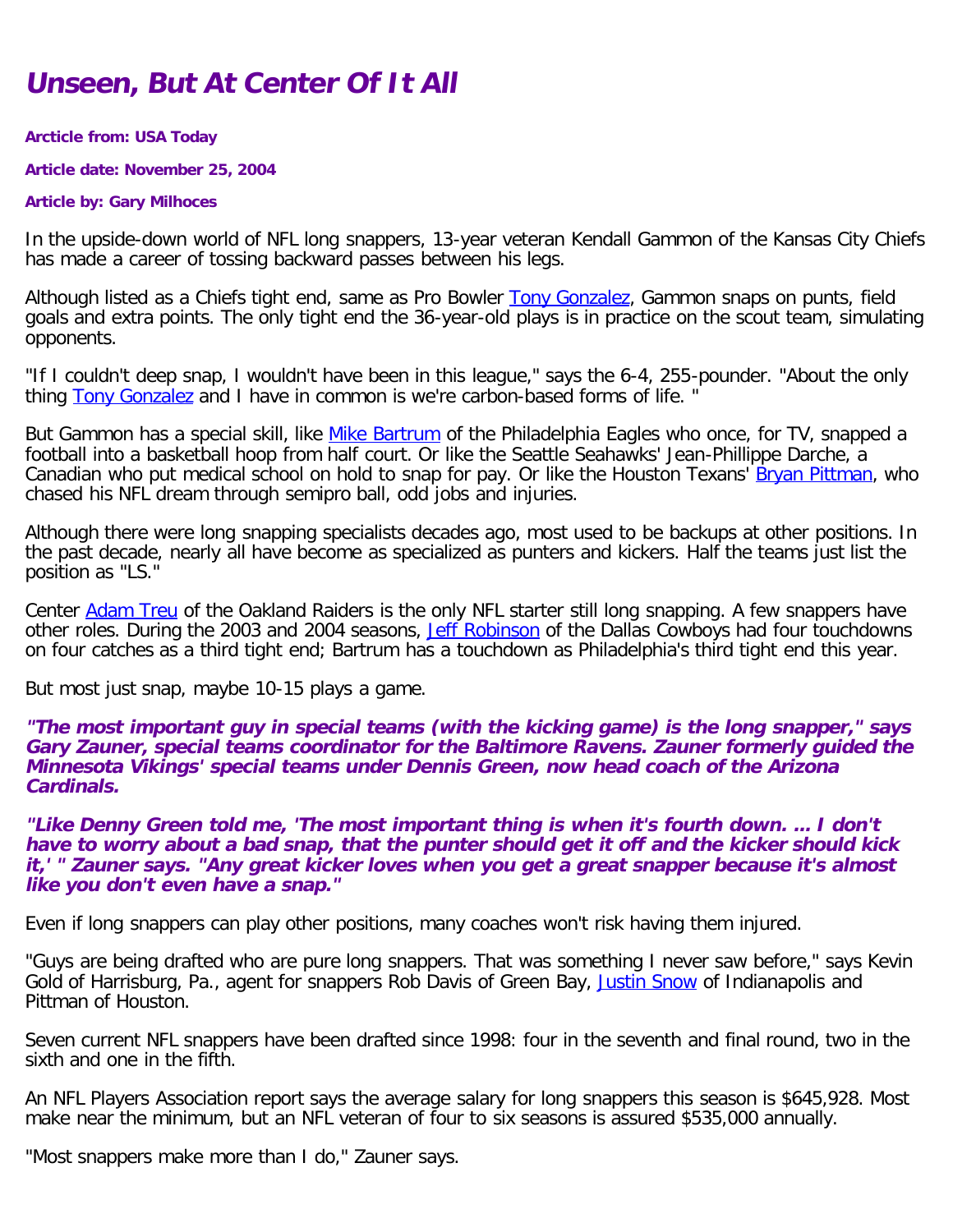No wonder Gold says wannabees regularly contact his Web site, Longsnap.com (distinct from Longsnapper.com of Chicago Bears' snapper **Patrick Mannelly**).

"I get e-mails four, five times a week from guys who played college football in the mid to late '90s, who say, 'I watch the games on Sunday. I know I can do a better job,' " Gold says. "It's the one position in the NFL most people say, 'I can do this,' not realizing what goes into it."

In college, long snappers can't be hit until one second after the snap. The NFL has no such rule. "The job description of the NFL deep snapper is to get the crap knocked out of you," Gammon says.

### **Paid to be anonymous**

The typical NFL long snapper is a former college lineman, linebacker or tight end, weighing 245-250 pounds or more. He must block after snaps and cover punts.

But making fast, accurate and consistent snaps is the real test.

**"It's a blessing when they can block and a real cherry on the cake if they can run down and cover," Zauner says. "But in the order of most important, it's snapping."**

The trend is specialization.

Coaches measure snap speeds in tenths of a second. As a general rule, a 15-yard punt snap must get to the punter's hip in no more than eight-tenths of a second. If it's slow or off target, there's risk of a block.

The snap on field goals and extra points is 7 yards. Coaches time from snap to kick, and 1.3 seconds or faster is a general rule.

With his dominant hand, a snapper grips the ball like a quarterback, fingers over laces. The other hand is used for guidance.

Ideally on place kicks, the ball reaches the holder with laces facing away so he doesn't have to get the laces out for the kicker. Gammon wants his ball to rotate 31/2 times on its way to the holder.

"You do it so much it's not really something you have to think about. ... It's not worrying about what that guy over you is going to do after you snap," Pittman says.

Do it correctly, as Gammon demonstrates in his video, **SnapRight**, and you are just another backside at the line of scrimmage.

San Diego Chargers snapper [David Binn](http://fantasyfootball.usatoday.com/index.php?sport=pftball&type=profile&name=1236) has created some buzz amid reports he is dating former **Baywatch** star Pamela Anderson.

But the only way most snappers get noticed is when they botch one.

"In Major League Baseball, three out of 10 is pretty good at home plate. But nine out of 10 (snapping) is going to get you beat," says former Buffalo Bills coach Marv Levy.

Levy once gave former Buffalo snapper Adam Lingner a game ball for "something like his 500th consecutive accurate snap." Levy hiked the ball to Lingner snapper-style.

"You never hear about these guys until they do something wrong," Levy says.

Such was the case in the New York Giants' Jan. 5, 2003, playoff loss to the San Francisco 49ers.

[Trey Junkin](http://fantasyfootball.usatoday.com/index.php?sport=pftball&type=profile&name=1143), who had been retired for two seasons after 19 years as an NFL snapper, had just been signed at 41 by the Giants to replace an injured snapper. His bad snap with seconds left kept the Giants from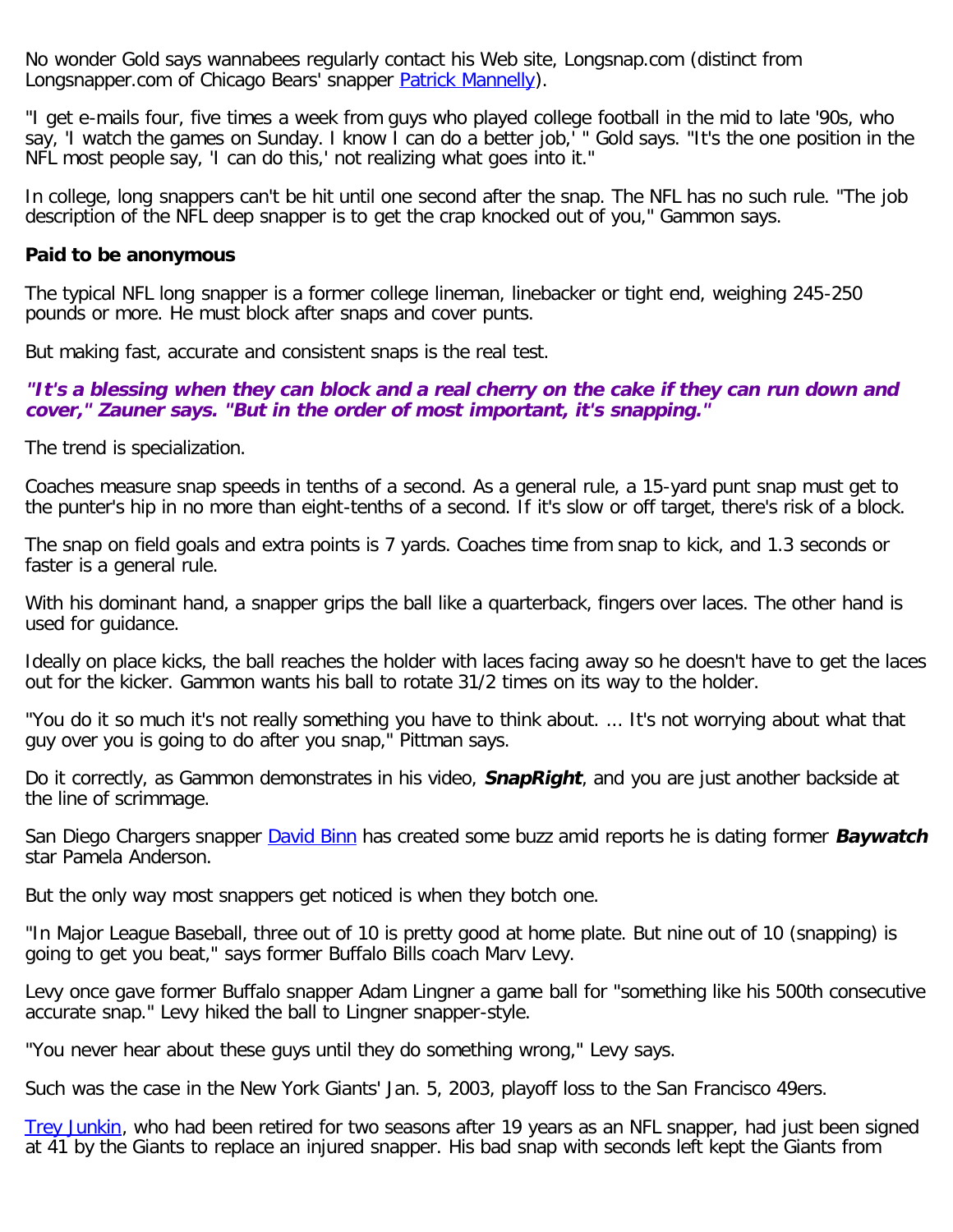getting off a try for a winning field goal in a 39-38 loss.

"That will be with me to the day that I die," Junkin says.

## **Getting started**

Typically, long snappers have good hands — and good arms.

Gammon is a skilled juggler, whether with bowling balls or machetes. He has juggled since he was a teenager, but he didn't long snap until his third year as an offensive lineman at Pittsburg (Kan.) State.

"I was just trying it and realized I could do it a little bit. ... It just kind of snowballed," he says.

Bartrum of the Eagles, an 11-year NFL vet, was a high school quarterback. Although he became a tight end at Marshall University, he also lettered as a baseball relief pitcher.

While rehabbing a knee at Marshall, he started snapping on the advice of assistant coach Greg Briner. "He is always getting 'thank yous' from me," Bartrum says.

Darche, a five-year veteran with Seattle, started snapping in ninth grade and continued through his fiveyear career as a linebacker at McGill University in Montreal.

He spent his final two seasons at McGill in medical school, then left to play for the Toronto Argonauts of the Canadian Football League. He got a tryout with Seattle in February 2000. The previous November he had broken his leg in a CFL game and hadn't been snapping. He had never used an NFL ball, slimmer than a CFL ball.

"I'm like, 'This is actually easier than the CFL ball. You've got a better grip on it,' " he says. "They flew me in on a six-hour flight for about 30 snaps, maybe a half-hour workout, and offered me a contract."

Med school remains on hold.

Then there is Houston's Pittman. "Most snappers have an amazing story. ... His may take the cake," says Gold, his agent.

After two seasons as a tight end/snapper at Walla Walla (Wash.) Community College, Pittman snapped as a 1997 walk-on at the University of Washington but left because he got no scholarship. In two semipro seasons with the Puget Sound (Wash.) Jets, he did odd jobs. "You name it," he says. "Bouncing, personal training, security work."

One semipro season, he broke his hand and injured a knee and did "a lot of painting and yard work."

In March 2003, he paid his way to a special teams scouting combine in Reno. He landed a tryout with the Cleveland Browns and didn't make the last cut, but he got another shot with Houston a week before its inaugural 2003 season.

"On Friday, it was decision time," Pittman says. "They decided to go with me."

# **Getting it done**

In Oakland, Treu doesn't have to hustle onto the field for snaps. He is the Raiders' starting center.

"I don't find it that trying," he says, adding that in cold weather it helps him stay loose for snapping.

But Philadelphia's Bartrum, recalling how taxing it was when he was an injury sub at tight end against Detroit this season, says of Treu: "That's hard to do. My hat goes off to him."

Gammon has played in 202 consecutive games, longest active streak for a non-kicker. Green Bay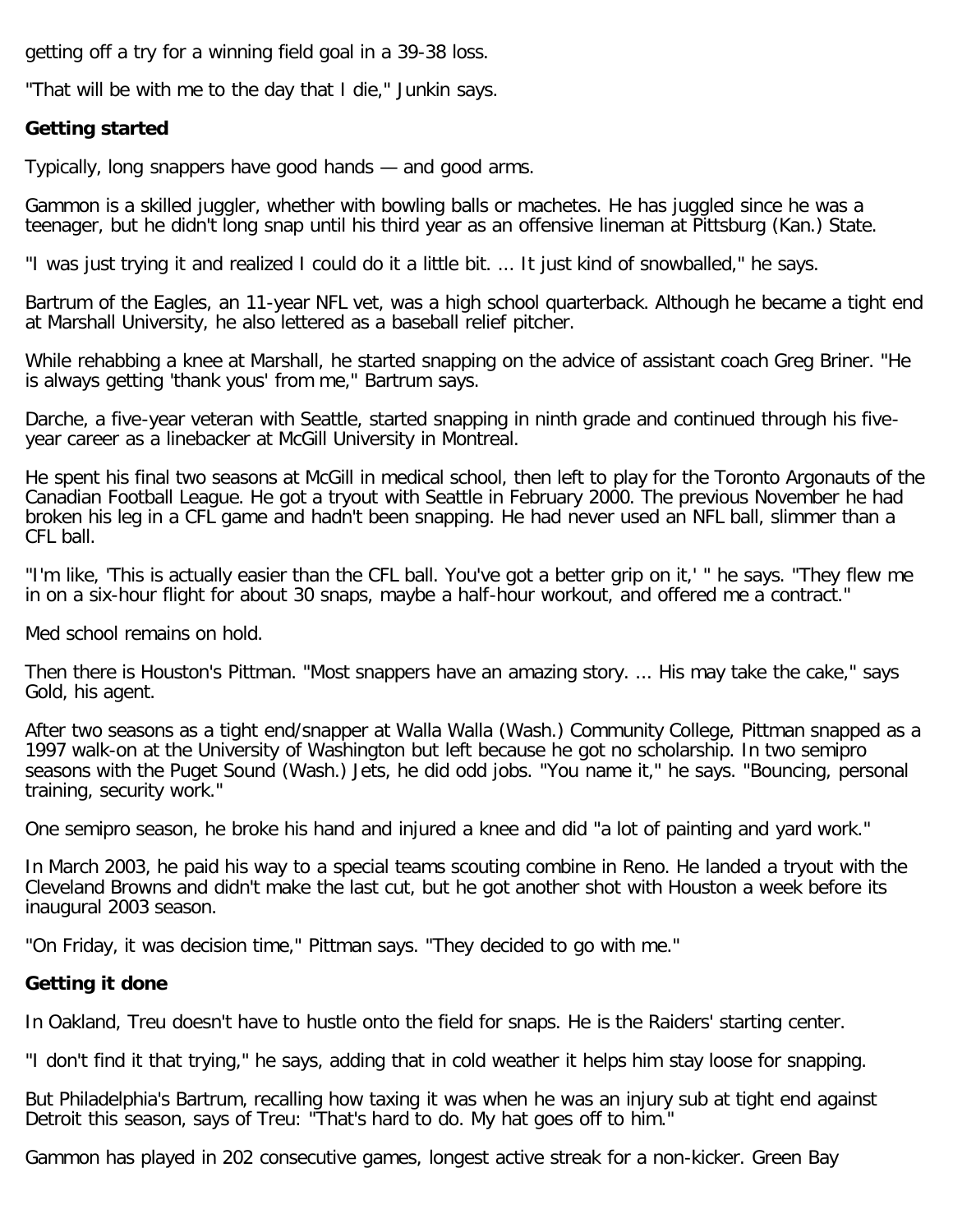quarterback **Brett Favre** has played in 201 in a row.

"That's probably one of the few times you're going to see Brett and I mentioned in the same sentence," Gammon says.

# **Snappy bunch — each team's snapper**

## **American Football Conference**

**Baltimore:** Joe Maese — 6-0, 245, New Mexico, fourth season, listed as long snapper. Sixth-round draft pick in 2001, snapping ace as non-scholarship player in college.

**Buffalo:** Jon Dorenbos — 6-0, 245, Texas-El Paso, second season, long snapper. Professional magician has performed sleight of hand at Buffalo charity events and in Las Vegas.

**Cincinnati:** Brad St. Louis — 6-3, 247, Southwest Missouri State, fifth season, long snapper-tight end. Seventh-round draft pick in 2000. Missouri high school wrestling champ.

**Cleveland:** Ryan Pontbriand — 6-2, 255, Rice, second season, long snapper. Fifth-round draft pick in 2003. Degree in mechanical engineering.

**Denver:** Mike Leach — 6-2, 245, William & Mary, fifth season, tight end. Former collegiate punter-tight end. Didn't take up snapping until he turned pro.

**Houston:** Bryan Pittman — 6-3, 275, Washington, second season, long snapper. One season of major college football as walk-on snapper at Washington; also played semipro.

**Indianapolis:** Justin Snow  $-$  6-3, 240, Baylor, fifth season, tight end. Four-year letterman as defensive end at Baylor, where snapping caught eye of the Colts scouts.

**Jacksonville:** Joe Zelenka — 6-3, 270, Wake Forest, sixth season, tight end-long snapper. Has the Joe Z Fan Club.

**Kansas City:** Kendall Gammon — 6-4, 255, Pittsburg (Kan.) State, 13th season, tight end. Part owner of the Paradise Nursery garden center in Kansas City.

**Miami:** Ed Perry — 6-4, 265, James Madison, ninth season, tight end. Tight end in early years with the Dolphins; caught one TD pass from Dan Marino in 1997, another in 1999.

**New England:** Lonie Paxton — 6-2, 260, Sacramento State, fifth season, long snapper. Made a snow angel after Adam Vinatieri's winning field goal vs. Oakland in the 2001 playoffs.

**New York Jets:** James Dearth — 6-4, 270, Tarleton (Texas) State, fourth season, tight end-long snapper. Switched in college from quarterback to tight end.

**Oakland:** Adam Treu — 6-5, 300, Nebraska, eighth season, center. Starting center; only regular starter in NFL doing long snapping. All-state high school baseball pitcher in Nebraska.

**Pittsburgh:** Mike Schneck — 6-1, 237, Wisconsin, sixth season, long snapper. Three-year letterman at Wisconsin, where he had only one bad snap, a week after he dislocated an elbow.

**San Diego:** David Binn — 6-3, 223, California, 11th season, long snapper. Longest tenured current Charger.

**Tennessee:** Ken Amato — 6-2, 245, Montana State, second season, long snapper-linebacker. Focused on snapping while recovering from a knee injury as a junior college linebacker.

# **National Football Conference**